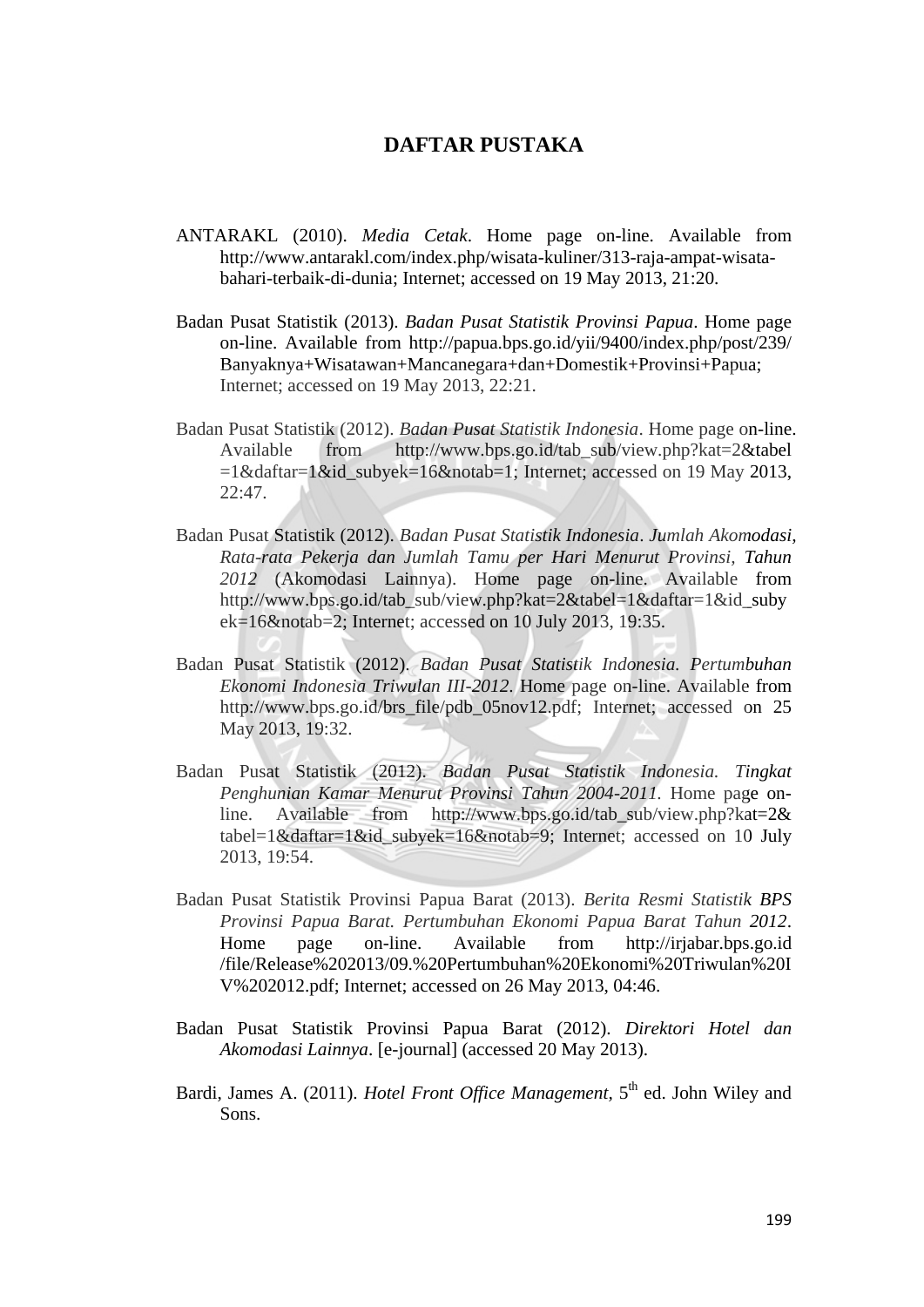- Chon, K. S., Maier, Thomas A. (2008). *Welcome to Hospitality: An Introduction.* Cengage Learning.
- DeFranco, Agnes L. and Lattin, Thomas W. (2007). *Hospitality Financial Management.* New Jersey: John Wiley & Sons, Inc., 2007.
- Dessler, Gary (2013). *Human Resource Management*, 13th ed. New Jersey: Pearson Prentice Hall.
- Droms, William G. and Wright, Jay O. (2010). *Finance and Accounting for Non Financial Managers: All The Basic You Need To Know*, 6th ed. New York: Basic Books.
- Enz, Cathy A. (2010). *Hospitality Strategic Management: Concepts and Cases*, 2<sup>nd</sup> ed. UK: Wiley Publisher.
- Fitzsimmons, James A., Fitzsimmons Mona J., (2011). *Service Management: Operations, Strategy, Information Technology.* The McGraw-Hill Companies.
- Friedman, Jack P. and Jack C. Harris (2005). *Keys to Investing in Real Estate*. New York: Barron's Educational Series, Inc.
- Gee, Chuck Y. (1988). *Resort Development and Management*. Michigan: The Educational Institute of the American Hotel & Motel Association.
- Goodwin, Harold J. (1995). *Tourism, Conservation & Sustainable Development.* http://www.haroldgoodwin.info/resources/vol4.pdf 10 July 2013, 22:15.
- GoRajaAmpat.com (2012). *Official Website of Raja Ampat Culture & Tourism.* Home page on-line. Available from http://www.gorajaampat.com/pages\_ ina/index\_ina.html; Internet; accessed on 10 July 2013; 20:03.
- Hair, Joseph F., Black, William C., Babin, Barry J. and Anderson, Ralph E. (2010). *Multivariate Data Analysis: A Global Perspective*. Pearson Education.
- Huffadine, Margareth (2000). *Resort Design, Planning, Architecture, and Interiors*. USA: McGraw-Hill.
- Jafari, Jafar (2003). *Routledge World Reference: Encyclopedia of Tourism*. New York: Routledge.
- JPNN.COM (2012). Jaringan Berita Terluas di Indonesia. *Pengangguran di Papua Barat Meningkat*. Home page on-line. Available from http://www.jpnn.com/read/2012/05/08/126683/Pengangguran-di-Papua-Barat-Meningkat-; Internet; accessed on 27 May 2013; 10:23.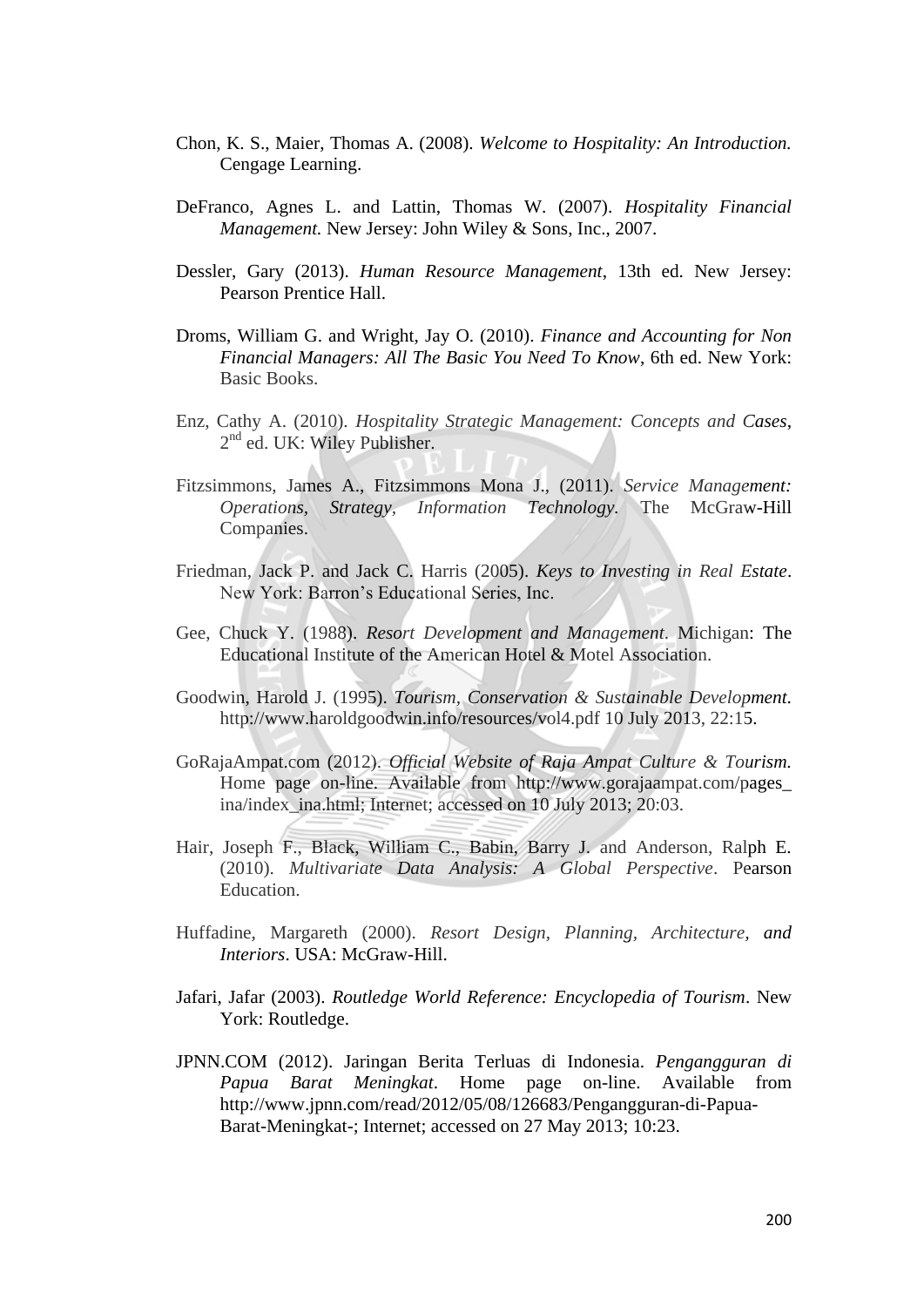- Kaufman, Tammie J., Conrad, Lashley, Schreier, Lisa A. (2009). *Timeshare Management: The Key Issues for Hospitality Managers.* Elsevier.
- Kemmons Wilson School of Hospitality and Resort Management at the University of Memphis (2009). *Resort Definitions and Classifications*. Research. Available from http://www.caribbeanhotelassociation.com/source/Members /DataCenter/Research-UofMemphis.pdf; Internet; accessed on 21 February 2013, 20:35.
- Keputusan Gubernur Nomor 689 Tahun 1994 Tentang Undang-Undang Gangguan. Dewan Perwakilan Rakyat Republik Indonesia.
- KOMPAS (2012). *Media Cetak*. Home page on-line. Available from http://travel.kompas.com/read/2012/11/08/0548216/Raja.Ampat.Ikut.Promo si.di.WTM.London; Internet; accessed on 19 May 2013, 21:19.
- Kotler, Philip and Keller, Kevin Lane (2009). *Marketing Management*, 13<sup>th</sup> ed. New Jersey: Pearson Prentice Hall.
- Kotler, Philip and Keller, Kevin Lane (2012). *Marketing Management*, 14<sup>th</sup> ed. New Jersey: Pearson Prentice Hall.
- Kuratko, Donald F. (2008). *Entrepreneurship: Theory, Process, Practice*. Cengage Learning, 2008.
- Lawson, Fred R. (1995). *Hotel & Resorts: Planning, Design and Refurbishment*. Oxford: Architectural Press.
- MarineBio Conservation Society (2012). *Indonesian Wobbegong Sharks, Orectolobus leptolineatus.* Home page on-line. Available from http://marinebio.org/species.asp?id=4055; accessed on 10 July 2013, 20:34.
- Mathieson A. and Wall, G. (1982). *Tourism: Economic, Physical and Social Impacts*. London: Longman.
- McEarchern, William A. (2011). *Economies: A Contemporary Introduction*, 9<sup>th</sup> ed. Mason, Ohio: Thomson South – Western.
- Medlik, S. (2003). *Dictionary of Travel, Tourism and Hospitality*. London: Butterworth-Heinemann.
- Megginson, William L. and Scott B. Smart (2006). *Introduction to Financial Management*. California: Thomson South Western.
- Mill, Robert C. (2007). *Resorts: Management and Operation.* John Wiley & Sons.
- Morrison, Alastair M. (2010). *Hospitality and Travel Marketing*, 4<sup>th</sup> ed. New York: Delmar Thomson Learning.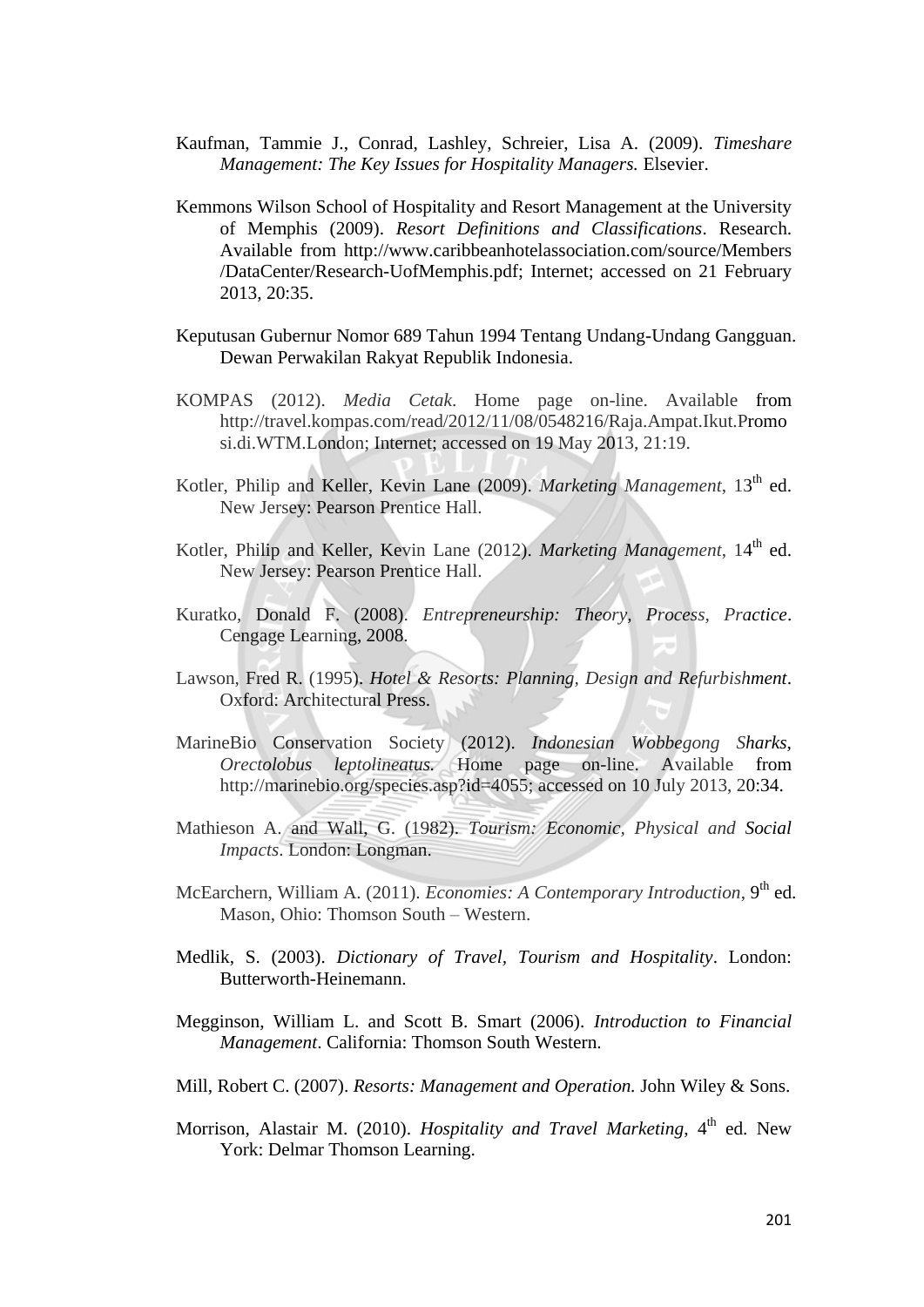- Noe, Raymond A., Hollenbeck, John R., Gerhart, Barry and Wright, Patrick M. (2012). *Human Resource Management: Gaining A Competitive Advantage*, 8th ed. McGraw-Hill/Irwin Companies, Inc. New York.
- Pendit, Nyoman S. (2005). *Glosari Pariwisata Kontemporer*. Jakarta: Pradnya Paramita.
- Peraturan Daerah Provinsi Papua Barat Nomor 6 Tahun 2009 tentang Pemberian Izin Mendirikan Bangunan. Dewan Perwakilan Rakyat Republik Indonesia.
- Peraturan Daerah Provinsi Papua Barat Nomor 15 Tahun 2006 Tentang Retribusi Surat Izin Usaha Perdagangan (SIUP). Dewan Perwakilan Rakyat Republik Indonesia.
- Peraturan Daerah Provinsi Papua Barat Nomor 18 Tahun 2006 tentang Izin Usaha Kepariwisataan. Dewan Perwakilan Rakyat Republik Indonesia.
- Peraturan Menteri Nomor 4 Tahun 1994. Dewan Perwakilan Rakyat Republik Indonesia.
- Peraturan Menteri Perdagangan Republik Indonesia Nomor 46 Tahun 2009. Dewan Perwakilan Rakyat Republik Indonesia.
- Peraturan Pemerintah Nomor 14 Tahun 1993 Tentang Penyelenggaraan JAMSOSTEK. Dewan Perwakilan Rakyat Republik Indonesia.
- Peraturan Pemerintah Nomor 27 Tahun 2012 Tentang Izin Lingkungan. Dewan Perwakilan Rakyat Republik Indonesia.
- Peraturan Pemerintah Nomor 53 Tahun 2012. Dewan Perwakilan Rakyat Republik Indonesia.
- Porter, Michael E. (1980). *Competitive Strategy: Technique for Analyzing Industries and Competitors*. The Free Press, a division of Simon and Schuster Adult Publishing Group.
- Porter, Michael E. (2008). *Competitive Strategy: Technique for Analyzing Industries and Competitors*. Simon and Schuster Adult Publishing Group.
- Pride, William M. and Ferrel, O.C. (2012). *Marketing Concepts and Strategies*, 6th ed. Boston: Houghton Mifflin Company.
- Sayer, Karen (2000). *Cottages: A Cultural History.* Manchester University Press.
- Sekaran, Uma and Bougie, Roger (2010). *Research Methods for Business: A Skill Building Approach*. Chichester: John Wiley & Sons Ltd.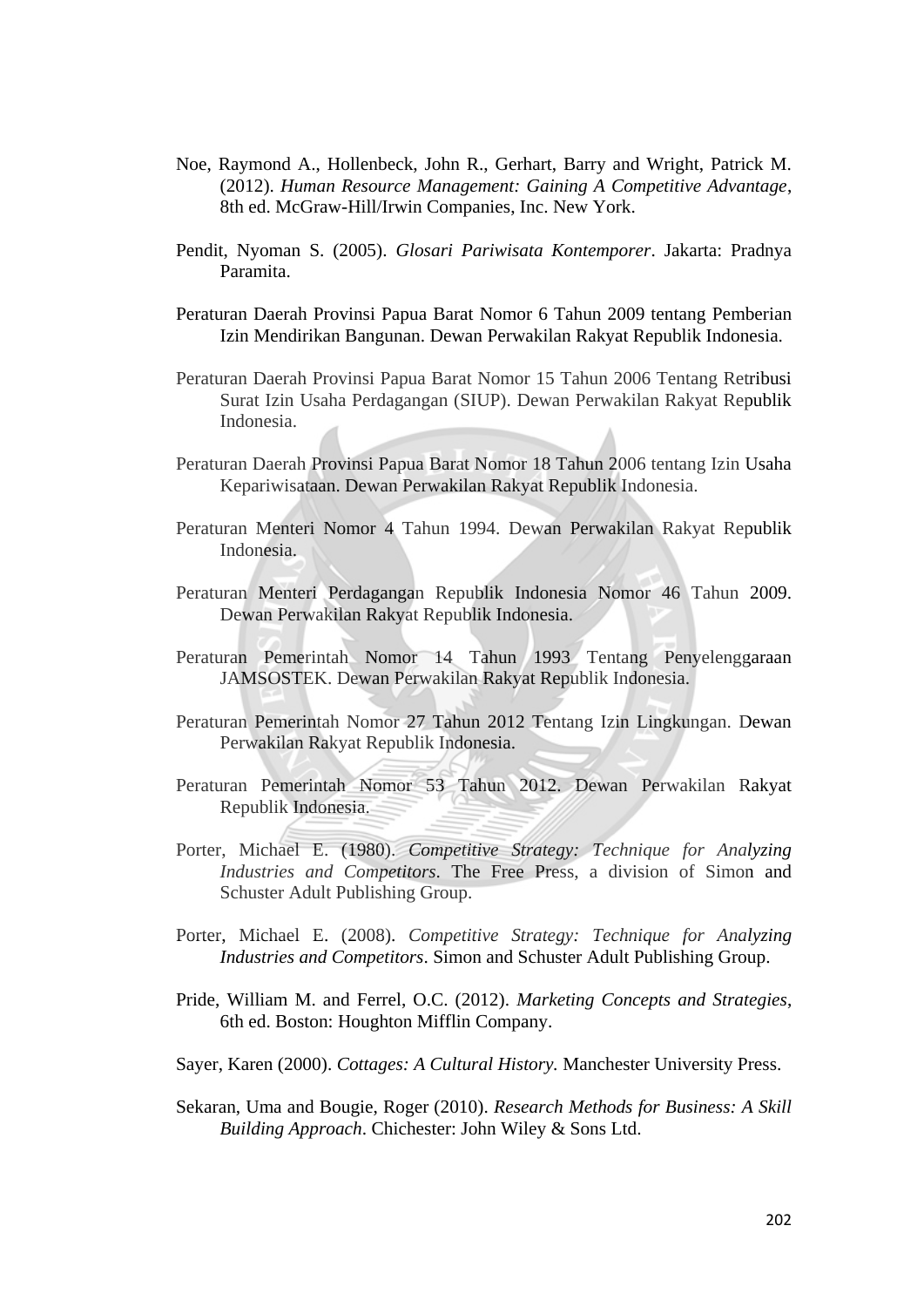Singh, Jagbir (2010). *Ecotourism*. I. K. International Pvt Ltd.

Smith, John (1980). *Travel & Tourism: AS Level for OCR.* Heinemann.

- Surat Keputusan Gubernur Nomor 561/246/12/2012 Tahun 2012 Provinsi Papua Barat. Dewan Perwakilan Rakyat Republik Indonesia.
- The International Ecotourism Society (1990). *What is Ecotourism?* Home page on-line. Available from http://www.ecotourism.org/what-is-ecotourism; accessed on 10 July 2013, 21:48.
- The Nature Conservancy (2011). *Places We Protect: Raja Ampat*. Home page online. Available from http://www.nature.org/ourinitiatives/regions/ asiaandthepacific/indonesia/placesweprotect/raja-ampat-islands.xml; accessed on 10 July 2013, 20:25.
- Undang-Undang Nomor 3 Tahun 1992 Tentang Jaminan Sosial Tenaga Kerja. Dewan Perwakilan Rakyat Republik Indonesia.
- Undang-Undang Nomor 15 Tahun 2001 Tentang Merek. Dewan Perwakilan Rakyat Republik Indonesia.
- Undang-Undang Kepariwisataan Nomor 10 Tahun 2009. Dewan Perwakilan Rakyat Republik Indonesia.
- Undang-Undang Ketenagakerjaan Nomor 13 Tahun 2003. Dewan Perwakilan Rakyat Republik Indonesia.
- Undang-Undang Perpajakan Nomor 6 Tahun 1983. Dewan Perwakilan Rakyat Republik Indonesia.
- Undang-Undang Perseroan Terbatas Nomor 40 Tahun 2007. Dewan Perwakilan Rakyat Republik Indonesia.
- Undang-Undang Wajib Daftar Perusahaan Nomor 3 Tahun 1982. Dewan Perwakilan Rakyat Republik Indonesia.
- Walker, Robin and Harding Keith (2009). *Oxford English for Careers: Tourism 3 Student Book*. Oxford.
- Weygandt, Jerry J., Kieso, Donald E., Kimmel, Paul D. and DeFranco, Agnes L. (2009). *Hospitality Financial Accounting*, 2nd ed. Hoboken: John Wiley & Sons.
- World Tourism Organization (2009). *Handbook on Tourism Destinations Branding.* World Tourism Organization Publications*.*